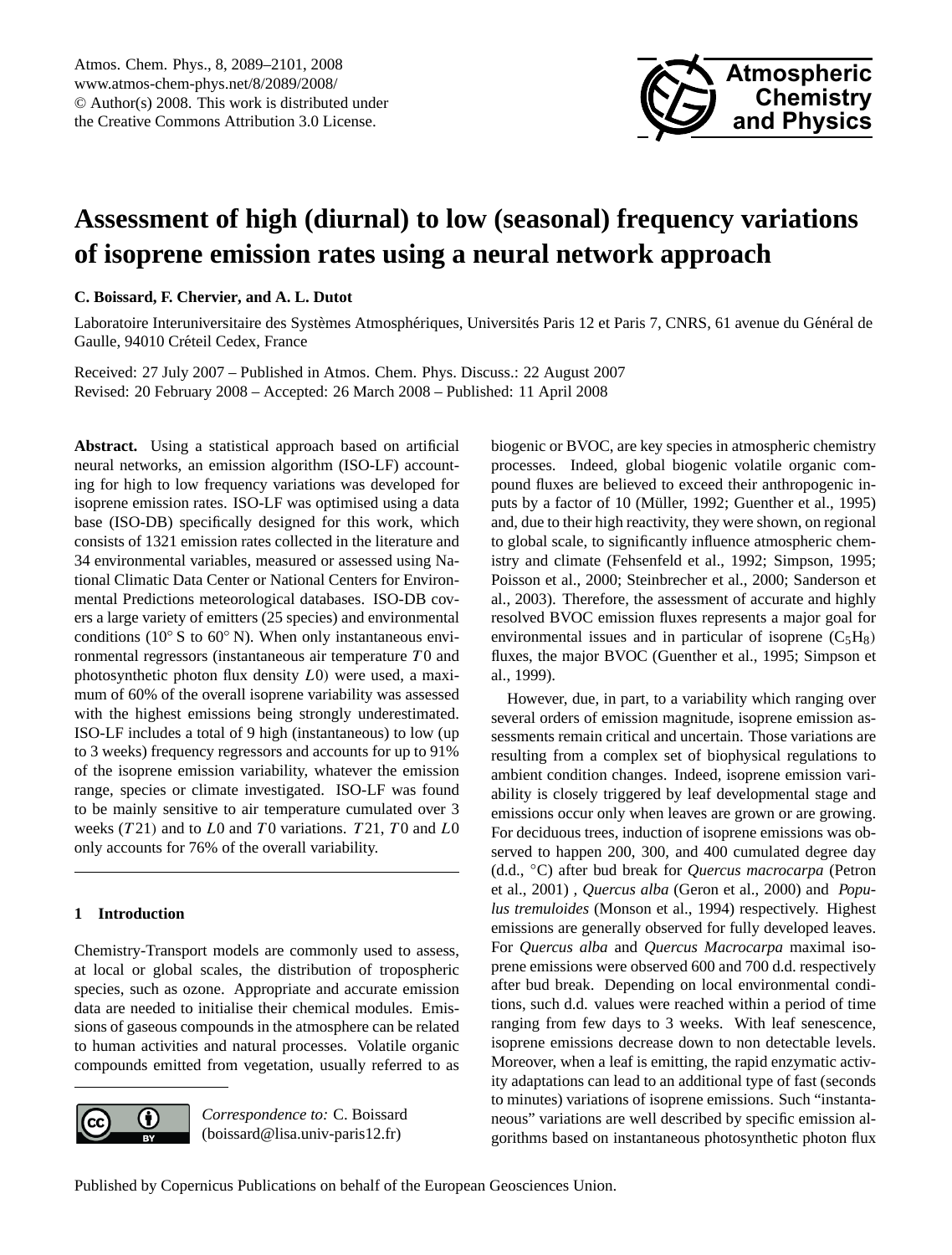

**Fig. 1.** Structure and principle of a Multi Layer Perceptron. Output values  $y_{calc}$  are assessed by a weighted sum of input parameters  $x_i$ .  $w_0$ is the connecting weight between the bias (initial random values optimised to obtain the co-ordinate at the origin of the neuronal regression) and  $y_{\text{calc}}$ ,  $w_{j,k}$  the connecting weight between the neuron  $N_j$  and  $y_{\text{calc}}$ ,  $w_{0,j}$  the connecting weight between the bias and the neuron  $N_j$ . and  $w_{i,j}$  the connecting weight between the input  $x_i$  and the neuron  $N_j$ .

density (PPFD) and air temperature (G93 algorithm, Guenther et al., 1993), or on the previous day PPFD and air temperature values (Lehning et al., 1999; Zimmer et al., 2000; Fischbach et al., 2002). Another source of emission variations, in some occasions even more critical than leaf developmental stage, originates from the acclimation of a plant to more or less long term environmental changes. For instance, the onset of kudzu isoprene emissions were observed to be shortened by one week under elevated temperature growth conditions compared to cold growth conditions (Wiberley et al., 2005). Light acclimation was found to be more complex for oak species, with a first impact observed within few hours and a second one after 4–6 days (Hanson and Sharkey, 2001). Similarly, isoprene emissions from mature oak leaves were found to be significantly correlated with air temperatures averaged over the previous first, 2 and 7 days  $(T1, T2$  and  $T7$ respectively) and with photosynthetic active radiations averaged over the previous 2 days (PPFD2), the strongest correlation being with  $T2\times$ PPFD2 (Sharkey et al., 1999).

Most of the general parameterisations developed so far for isoprene emissions (e.g. Tingey et al., 1979; Guenther et al., 1991; Guenther et al., 1993; Sharkey and Loreto, 1993; Lehning et al., 2001; Guenther et al., 2006; Arneth et al., 2007) assign an emission factor to an emitter or a group of emitters which is then modulated by some relevant environmental parameters (air temperature, light intensity and  $CO<sub>2</sub>$ ) prevailing over a period ranging from few minutes to 10 days before the measurement. However, these parameterisations mainly describe the most rapid variations of isoprene emissions and do not consider acclimation over more than 10 days (Guenther et al., 2006). Nevertheless, lower frequency (e.g. seasonal) variations of a tree capacity to release isoprene were observed to account for a significant, in some cases the major, part of the overall observed emission fluctuations, and reach up to 3 orders of standardised emission rates magnitude (Monson et al., 1994; Geron et al., 2000; Boissard et al., 2001; Petron et al., 2001). If not correctly assessed this low frequency variability can represent a major source of discrepancies in isoprene emission assessments (Guenther et al., 1995).

Artificial neural networks (ANNs) have shown in various occasions their capacity to account for some complex sets of environmental interactions. For instance, multiple nonlinear regression technique based on ANNs was employed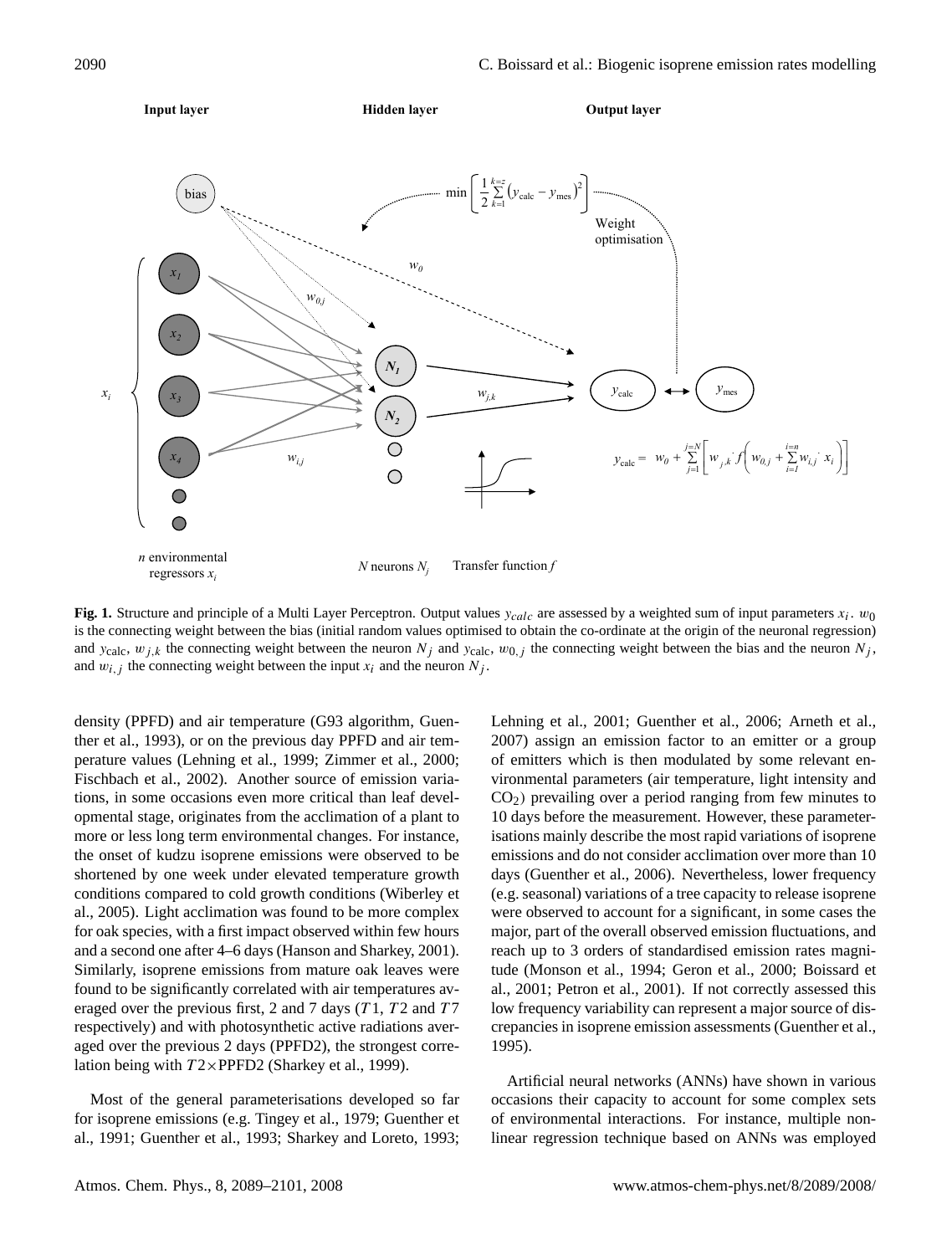by Lasseron (2001) to assess variations of *Ulex europaeus* isoprene emission rates using environmental parameters integrated over few days to few weeks prior to the measurements. Simon et al. (2005) used a similar technique to couple isoprene and monoterpene emissions measured from Amazonian tree species with physiological and environmental regressors. ANNs were also used to provide kilomer scale emission maps of European forest carbon fluxes (Papale and Valentini, 2003), and to improve assessments of biogenic soil  $NO<sub>x</sub>$  emission variations (Delon et al., 2007).

In this study, using an appropriate database specifically built for this work (ISO-DB), ANNs were implemented in order to develop an isoprene emission rate algorithm (ISO-LF) accounting for high (instantaneous) to low (weeks) frequency variations of ambient conditions and for a large set of species. ISO-LF development, performances and sensitivity are presented and discussed.

# **2 Method**

#### 2.1 The overall strategy

A similar methodology than the one employed by Lasseron (2001) for *Ulex europaeus* was used for this work but applied to a wider range of isoprene emitters and environmental conditions. Briefly, non linear regressions between isoprene emission rates reported in the literature and a set of environmental parameters were calculated and examined. Physiological parameters, such as net assimilation, transpiration, stomatal conductance were not considered due to their difficulty to be assessed afterward when not directly provided in the literature reference. Moreover, when both, environmental and physiological input parameters, were considered, best assessments of isoprene and monoterpene emissions were found, in tropical conditions, to be obtained when environmental information (instantaneous PPFD and air temperature, and averaged temperature of the preceding 48–18 h) was employed (Simon et al., 2005).

Non linear regressions were assessed using ANNs. Among the other available statistical methods, ANNs present the advantage of being the most parsimonious (Dreyfus et al., 2002). Moreover, ANN approach, as the other non-linear regression methods, is not, or not very, sensitive to regressor co-linearity (Bishop, 1995; Dreyfus et al., 2002).

#### 2.2 Neural network description and setting

The neural network developed in this study was used as a Multi Layer Perceptron (MLP). Further details concerning the MLP theory can be found in Aleksender and Morton (1990) and White (1992). Briefly, a MLP consists in a network of processing units (the neurons or artificial neurons)  $N_i$ , all connected to each other and arranged in different layers (input, hidden and output layer, Fig. 1). Such a neuron arrangement learns (or approximates) during a training phase the information contained in a set of experimental data or output data  $y_{\text{mes}}$  (in our case the isoprene emission rates). When the MLP is trained, a set of *n* inputs data  $x_i$  (in our case, the environmental parameters) is processed several times in order to adjust a weighted sum  $x_i \cdot w_{i,j}$  where  $w_{i,j}$ represents the optimised weights calculated by non-linear regressions to  $y_{\text{mes}}$ .  $x_i \cdot w_{i,j}$  is then modified (or transferred) by a transfer function  $f$  in order to calculate  $y_{cal}$  as follows:

$$
y_{\text{calc}} = w_0 + \sum_{j=1}^{j=N} \left[ w_{j,k} \cdot f \left( w_{0,j} + \sum_{i=1}^{i=n} w_{i,j} \cdot x_i \right) \right] \tag{1}
$$

where  $w_0$  is the connecting weight between the bias (initial random values optimised to obtain the co-ordinate at the origin of the neuronal regression) and  $y_{\text{calc}}$ , N the number of neurons  $N_j$ ,  $w_{j,k}$  the connecting weight between the neuron  $N_i$  and  $y_{\text{calc}}$ ,  $w_{0,i}$  the connecting weight between the bias and the neuron  $N_{i}$ , and  $w_{i,j}$  the connecting weight between the input  $x_i$  and the neuron  $N_j$ . The transfer function f consists of a parameterised asymptotic "S" shape function such as sigmoid or hyperbolic tangent. The training process starts from randomised values of weights which are iteratively adjusted using a second order Quasi Newton back propagation technique until the minimum difference  $E$  between  $y_{\text{mes}}$  and  $y_{\text{calc}}$  reaches the point where the first derivative of  $E$  equals zero. For this study,  $E$  was calculated as follows:

$$
E = \frac{1}{2} \sum_{k=1}^{k=z} (y_{\text{calc}} - y_{\text{mes}})^2
$$
 (2)

where  $z$  is the number of output values. For our study, a large number (300) of iterations were selected for every ANN run in order to make sure that  $E$  did not correspond to a local error minimum. During a validation phase, or blind validation, ANN performances are assessed by the root mean square error RMSE obtained for these data which were not used during the training phase. A special set of validation data is thus required before start.

The training/validation data splitting represents a key step in the neural approach. For this work, the training-validation division was first carried out by considering different climates (tropical, temperate with dry summer, temperate without dry summer, and cold and humid). For every climate, data were then classified according to their emission strength (strong, medium and small as in Guenther et al., 1995). Each of the 11 sub datasets thus obtained was finally splited between training (80%) and validation (20%) data using a Kullback-Leibler distance function (Kullback, 1951) to insure a statistical homogeneity. The final training  $(n=1062)$ and validation  $(n=259)$  databases consist of the union of each training and validation sub-datasets. As shown in Fig. 2, both databases were statistically homogeneous, with training mean, first, second, and third quartile values of 30.01,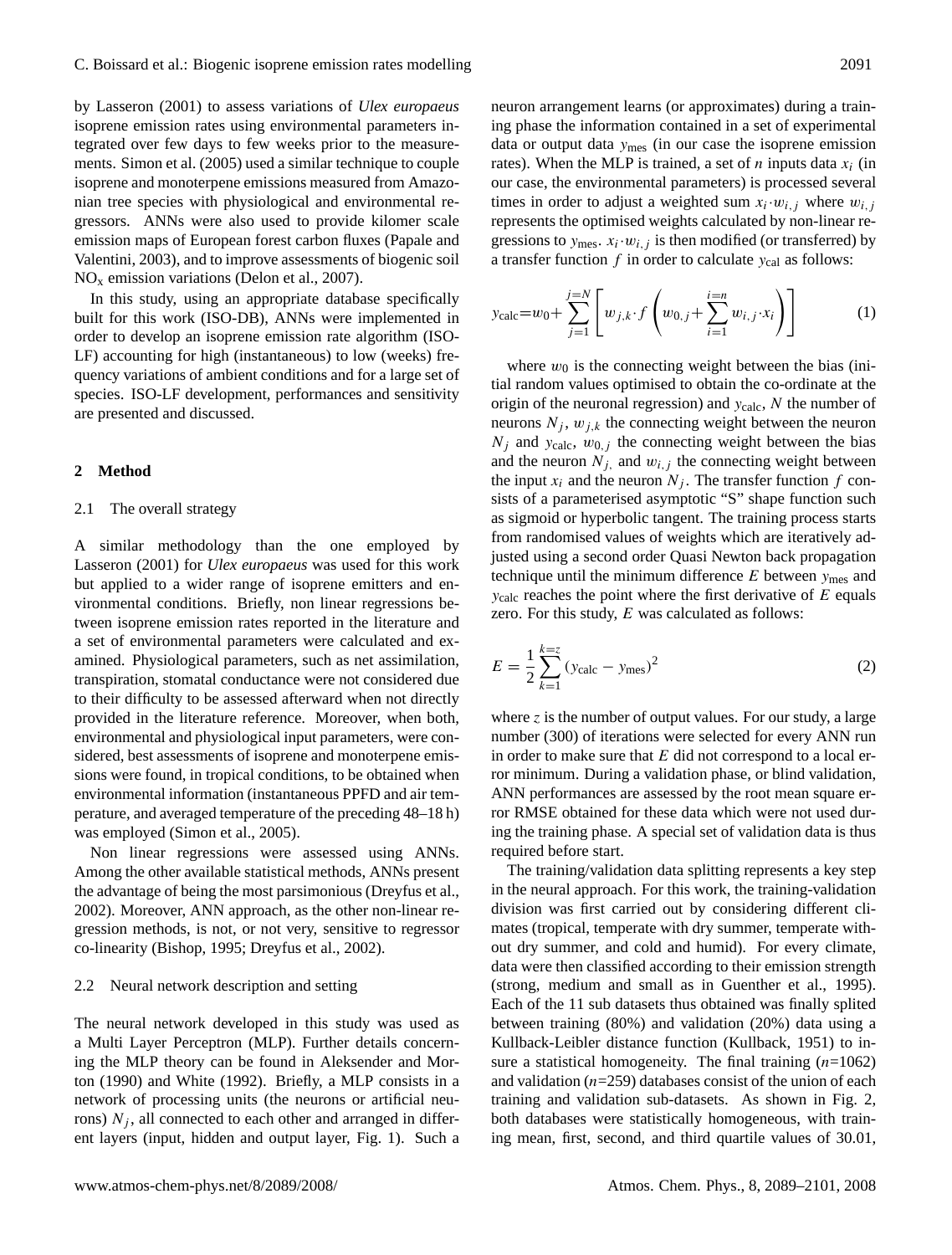

**Fig. 2.** Comparison of the statistical characteristics of ISO-DB isoprene emission rates for the training (n=1065) and validation  $(n=259)$  databases. The lower, medium and upper horizontal bars correspond to the first, median and 3rd quartile respectively. Mean values are represented by crosses. Minimum and maximum values are represented by the vertical bars.

1.87, 14.57 and 38.53  $\mu$ gC (g foliar dry weight)<sup>-1</sup> h<sup>-1</sup> (hereafter,  $\mu$ g<sub>C</sub> g<sub>dwt</sub> h<sup>-1</sup>) respectively, close to the validation values of 30.39, 2.75, 16.08 and 38.50  $\mu$ g<sub>C</sub> g<sub>dwt</sub> h<sup>-1</sup> respectively. The highest  $(3.3 \times 10^2 \,\mu$ g<sub>C</sub> g<sub>dwt</sub> h<sup>-1</sup>) and smallest (5.0×10<sup>-4</sup>  $\mu$ g<sub>C</sub> g<sub>dwt</sub> h<sup>-1</sup>) isoprene emission rates were forced into the training database, since the neural approach is only valid within interpolation.

The neural network developed in this study was based on a commercial version of the Netral NeuroOne software (v. 6.0– [http://www.netral.com,](http://www.netral.com) France)

## 2.3 ISO-DB description

The isoprene database ISO-DB designed for this study consists of:

1. isoprene emission rate values  $(n=1321)$  extracted in the literature and obtained from previous in-situ studies. Most of the data collected were available under figures which were digitally numerised. All emission rates were expressed in ISO-DB in  $\mu$ g<sub>C</sub> g<sub>awt</sub> h<sup>-1</sup>. Leaf based emission rates were considered and converted into mass based emission rates only when a specific leaf mass conversion factor was provided together with the data. Isoprene emissions being negligible at night, only daytime data were used. All emission rates represent branch level measurements carried out at the top of the canopy, except for *Liquidambar* whom emission rates were additionally measured 12 m under the top of the 22 m canopy. Most (93%) of the measurements were

obtained using branch enclosure technique, the other 7% from leaf cuvette system. A total of 25 broadleaved and coniferous trees species, grown under environmental conditions ranging from tropical  $(10° S)$  to boreal  $(60°\text{ N})$  climates were considered (Table 1). Most of these species are representative of moderate to high isoprene emitters (i.e. standardised emissions rates higher than 35 and 70  $\mu$ g<sub>C</sub> g<sup>-1</sup><sub>dwt</sub> h<sup>-1</sup> respectively, as in Guenther et al., 1995). Emission rate values were shown to vary over more than 4 orders of magnitude, from, approximately,  $5 \times 10^{-4}$  to  $3 \times 10^{2} \mu$ g<sub>C</sub> g<sub>dwt</sub> h<sup>-1</sup> (Fig. 3), with a mean and median value of  $30.1$  and  $14.8 \mu$ g<sub>C</sub>  $g_{dwt}^{-1}$  h<sup>-1</sup> respectively.

- 2. the temperature  $(T0)$  and PPFD  $(L0)$  values, hereafter referred to as "instantaneous", recorded during the sampling time;  $T0$  and  $L0$  values were found to range from 2 to 42 $\degree$ C (0 to 2400  $\mu$ mol m<sup>-2</sup> s<sup>-1</sup> respectively), with a mean and median value of 25.1 and 25.5◦C (680 and 590  $\mu$ mol m<sup>-2</sup> s<sup>-1</sup> respectively).
- 3. 32 other environmental regressors which were examined for their ability to account for environmental changes during and before the emission measurements (Table 2). They were integrated over 1 to 21 days preceding the measurements using daily mean values extracted from NCDC meteorological data for air temperatures and rainfall or NCEP reanalysis data for soil variables and solar radiations. All the selected meteorological stations were within a 30 km distance of each measurement site, except for the Kuhn et al. (2002, 2004) data obtained in Brazil for which data from a meteorological station located within 200 km were used. Similarly, environmental data were missing in 1984 at the Nagoya station for Ohta (1986) *Quercus serrata* measurements. Meteorological data available in 1984 at the nearest station Shionomisaki located approximately at 200 km was corrected by the differences obtained between both stations over the 1994– 2004 decade. Canopy effects on light and temperature were accounted for *Liquidambar* shaded leaves according to the Lamb et al. (1993) model. The daylight length D1, considered for its capacity in discriminating the seasonal period of measurement, was calculated as: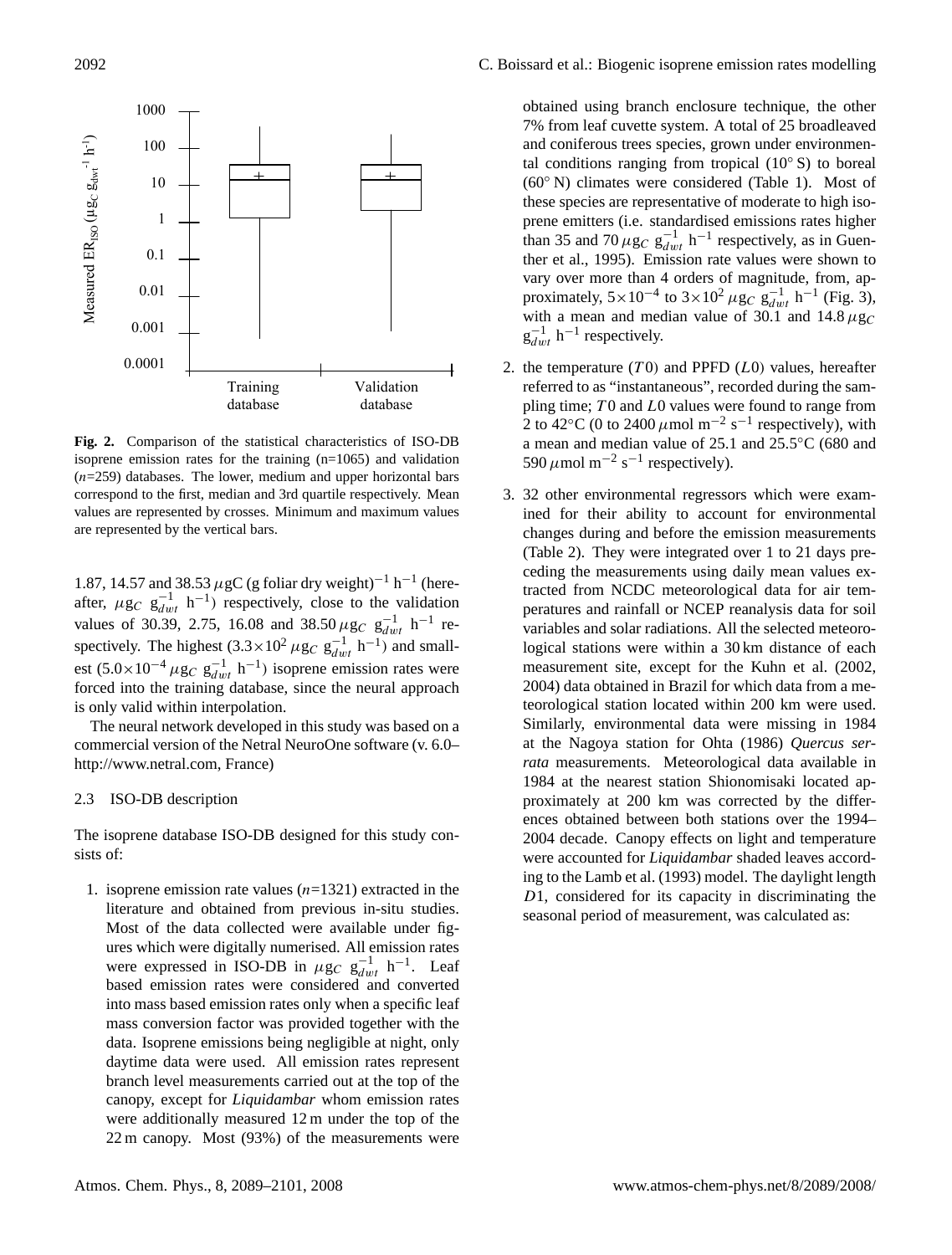

**Fig. 3.** Measured isoprene emission rates ( $\mu$ g<sub>C</sub> g<sub>dwt</sub> h<sup>-1</sup>) compiled in ISO-DB vs the day of year of their measurement, according to the tree type (coniferous evergreen, CEV; broadleaved deciduous, BLD; and broadleaved evergreen, BLEG) and to the climate (cold, C; temperate, T; temperate with dry summer, Td, and tropical,TR).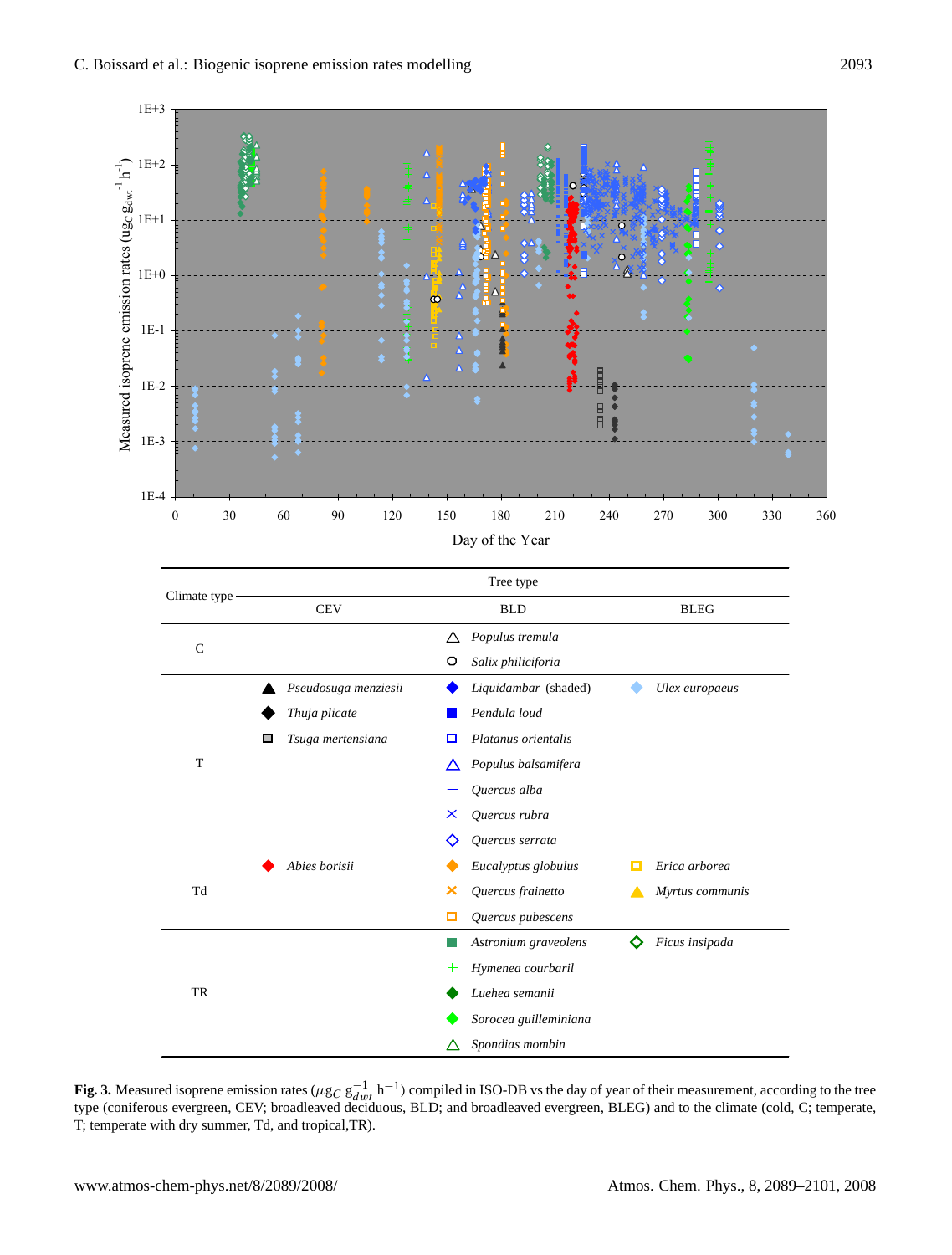| Table 1. Isoprene emission rates computed in ISO-DB. Species type: broadleaved deciduous (BLD), broadleaved evergreen (BLEG), and<br>comifer evergreen (CEV). Is(G95): standardised isoprene emission rates as assigned in Guenther et al. (1995). Climate types: tropical<br>$(TR)$ , cold $(C)$ , temperate without dry season $(T)$ , and temperate with dry summer $(Td)$ . The range of emission rate ER values is given, |
|--------------------------------------------------------------------------------------------------------------------------------------------------------------------------------------------------------------------------------------------------------------------------------------------------------------------------------------------------------------------------------------------------------------------------------|
| and photosynthetic photon flux density) were numerised from figure (F) and/or are raw data given by the authors (RD). (1) Boissard et al.,<br>together with their mean (figure in parenthesis) in $\mu$ g $_C$ g $_{Hnt}^{-1}$ h <sup>-1</sup> . * Original data (isoprene emission rates, instantaneous air temperature                                                                                                       |
| 2001; (2) Drewitt et al., 1998; (3) Hakola et al., 1998; (4) Hansen et al., 1997; (5) Harley et al., 1997; (6) Harrison et al., 2001; (7) Keller<br>and Lerdau 1999; (8) Kesselmeier (personnel communication); (9) Kuhn et al., 2002; (10) Kuhn et al., 2004; (11) Nunes and Pio, 2001; (12)                                                                                                                                  |
| Ohta 1986; (13) Pier 1995: (14) Simon et al., 1998; (15) Steinbrecher et al., 1997; (16) Xiaoshan et al., 2000. ISO-DB data are available at<br>http://www.lisa.univ-paris12.fr/~boissard.                                                                                                                                                                                                                                     |

|                         |             |                 |                |                             |                                     |                    | Measurement information         |                         |                |                                  |                        |                                         |                                 | References                             |
|-------------------------|-------------|-----------------|----------------|-----------------------------|-------------------------------------|--------------------|---------------------------------|-------------------------|----------------|----------------------------------|------------------------|-----------------------------------------|---------------------------------|----------------------------------------|
| Emitter                 |             | Is (G95)        | Lat.           | Lon.                        | Location                            | Date               | Day of the Year                 | Climate type            | $\mathbf{u}$   | $E$ R                            |                        | Canopy position                         | $\mathrm{Data}^*$               |                                        |
| Abies Borisii-regis     | <b>GEV</b>  | $\overline{16}$ | 39.54          | 21.44° E                    | Pertouli, GRC                       | 08/1997            | $217 - 222$                     | Fd                      | 105            | $0.01 - 25.55$                   | (6.66)                 | ĝ                                       | $F+RD$                          | $\widehat{\circ}$                      |
| Astronium graveolens    | <b>GTB</b>  | 24              | 9.1            | 79.6°W                      | Panama city, PAN                    | 02/1997            | 42                              | $\mathbb H$             | $\sim$         | 44.72-183.34                     | (94.53)                | g                                       | $\mathbf{L}$                    | $\epsilon$                             |
| Erica arborea           | <b>BLEG</b> | $\overline{6}$  | 41.6           | $12.5^{\circ}E$             | Castelporziano, ITA                 | 05/1994            | 143,144                         | $\mathbb{F}^{\text{d}}$ | 888            | $0.05 - 17.67$                   | (1.37)                 | fop                                     | $F+RD$                          | $\bigoplus$                            |
| Eucalyptus globulus     | <b>BLD</b>  | 45              | 40.4           | $8^\circ$ W                 | Tabuà, PRT                          | 03/1994            | 81,82                           |                         |                | $0.02 - 75.85$                   | (17.67)                | ĝ                                       | 国国                              | $\frac{1}{2}$                          |
| Ficus insipida          | <b>BLEG</b> | $\overline{24}$ | 9.1            | 79.6° W                     | Panama city, PAN                    | 02,071997          | 37,38,39,                       | E                       |                | 26.13-331.34                     | (119.16)               | top                                     |                                 | $\widehat{C}$                          |
|                         |             |                 |                |                             |                                     |                    | 41, 202, 206                    |                         |                |                                  |                        |                                         |                                 |                                        |
| Hymenaea courbaril      | <b>BLD</b>  | 24              | $-10.08$       | $62.54^{\circ}$ W           | Rondônia, BRA                       | 05/1999            | 128,129,<br>295, 296            | É                       | 51             | $0.03 - 260.44$                  | (55.92)                | p                                       | $F+RD$                          | $(9)$ $(10)$                           |
| Liquidambar styraciflua | <b>GTB</b>  | 45              | 33.8           | 84.33° W                    | NE d'Atlanta, USA                   | 06/1993            | 160-166,                        | $\Gamma$                | 32             | $6.12 - 92.64$                   | (38.69)                | $12 \text{ m}$ and top $(22 \text{ m})$ | $_{\rm F+RD}$                   | $\odot$                                |
|                         |             |                 |                |                             |                                     |                    | 168-172                         |                         |                |                                  |                        |                                         |                                 |                                        |
| Luehea seemanii         | ЯD          | 24              | 9.1            | 79.6°W                      | Panama city, PAN                    | 07/1996            | 204,205,206,208<br>36,37,41,42. | É                       | 59             | 2.09-214.49                      | (62.9)                 | fop                                     | $\mathbf{L}$                    | $\epsilon$                             |
| Myrtus communis         | <b>BLEG</b> | $\overline{16}$ | 41.6           | $12.5^{\circ}$ E            | Castelporziano, ITA                 | 05/1994            | 146                             | Fd                      | $\approx$      | $0.24 - 32.24$                   | (11.69)                | ĝ                                       | $F+RD$                          | $\widehat{t}$                          |
| Pendula loud            | ЯD          | 45              | $\mathfrak{g}$ | $116.4^{\circ}$ E           | Pékin, CHN                          | 08/1998            | 226                             | HHH                     | $\overline{a}$ | 2.31-189.48                      | (96.56)                | go                                      | $\mathbb{L}$                    | (16)                                   |
| Platanus orientalis     | ЯD          | 45              | $\mathfrak{q}$ | $116.4^{\circ}$ E           | Pékin, CHN                          | 10/1998            | 288                             |                         | 57             | $1.03 - 205.38$                  | (58.38)                | g                                       | 国工                              | (16)                                   |
| Populus balsamifera     | ЯD          | 45              | 49.1           | $122.8^{\circ}$ W           | Lower Fraser                        | 09/1995            | 139, 159, 173,                  |                         |                | $0.01 - 162.49$                  | (31.26)                | g                                       |                                 | $\odot$                                |
|                         |             |                 |                |                             | Valley (LFV), CAN                   |                    | 197, 229, 259                   |                         |                |                                  |                        |                                         |                                 |                                        |
| Populus tremula         | <b>GTB</b>  | 45              | 60.4           | $25^{\circ}$ E              | Nord d'Helsinki, FIN                | 09/1996            | 164,169,177,250                 | $\cup$                  | ${}^{\circ}$   | $0.51 - 43.70$                   | (12.02)                | ĝ                                       |                                 | $\odot$                                |
| Pseudotsuga menziesii   | <b>CEV</b>  | ${}^{\circ}$    | 49.1           | $122.8^{\circ}$ W           | LFV, CAN                            | 06/1995            | $\overline{181}$                |                         | コ              | $0.02 - 0.32$                    | (0.12)                 | ĝ                                       |                                 | $\odot$                                |
| Quercus alba            | <b>GTB</b>  | 45              | 35.57          | 84.17° W                    | Oak ridge, USA                      | 07,08/1992         | 211, 215                        | $\vdash$                | $\overline{5}$ | $0.98 - 123.79$                  | (36.58)                | ĝ                                       | $F + RD$<br>F                   | $\widehat{S}$                          |
| Quercus frainetto       | ЯD          | 45              | 41.6           | $12.5^{\circ}$ E            | Castelporziano, ITA                 | 05/1994            | 146                             | $\Gamma\!d$             | $\ddot{t}$     | 3.93-202.26                      | (63.34)                | g                                       |                                 | (15)                                   |
| Quercus pubescens       | ЯD          | 45              | 43.45          | $3.45^{\circ}$ E            | Viols en Laval, FRA                 | 06/1995            | 171-173, 181                    | $\Gamma$                | 100            | $0.12 - 227.49$                  | (35.21)                | g                                       | $F+RD$                          | (8)(14)                                |
|                         |             |                 |                |                             |                                     |                    |                                 |                         |                |                                  |                        |                                         |                                 | (15)                                   |
| Quercus rubra           | <b>GTB</b>  | 45              | 34.51          | $87.18^{\circ}\,\mathrm{W}$ | Rogersville, USA                    | 10/1992            | 225-288                         |                         | 302            | $0.58 - 35.33$                   | (13.11)                | ĝ                                       | $F+RD$                          | $\begin{pmatrix} 3 \\ 2 \end{pmatrix}$ |
| Quercus serrata         | ЯD          | 45              | $35.2$<br>60.4 | 136.9°E                     | Nagoya, JPN<br>Nord d'Helsinki, FIN | 10/1984            | 193,269,301                     | $H - U$                 | $22$           | $0.36 - 67.14$<br>$0.36 - 67.14$ | $(23.42)$<br>$(23.42)$ | ĝ                                       | $\mathbbmss{H}$ $\mathbbmss{H}$ |                                        |
| Salix phylicifolia      | ЯD          |                 |                | $25^{\circ}$ E              |                                     | 08/1996<br>05,06,  | 220, 226, 247<br>(43, 145, 169, |                         |                |                                  |                        | g                                       |                                 | $\widehat{\mathcal{C}}$                |
| Sorocea guilleminiana   | <b>GTB</b>  |                 | $-10.08$       | $62.54^{\circ}$ W           | Rondônia, BRA                       | 10/1999            | 283,284                         | 臣                       |                | $0.03 - 40.38$                   | (8.36)                 | ĝ                                       | $F+RD$                          | (10)                                   |
| Spondias mombin         | ЯD          |                 | 9.1            | 79.6° W                     | Panama city, PAN                    | 02/1997            | 45                              |                         | $\frac{25}{7}$ | 5086-225.42                      | (101.18)               | ĝ                                       |                                 |                                        |
| Thuja plicate           | EN          | 77888           | 49.1           | $122.8^{\circ}$ W           | /, CAN<br>LFV,                      | 08/1995            | 243                             | $E_{H}$                 |                | $0.001 - 0.01$                   | (0.005)                | ਹਿ                                      | 山 山 山                           | 69                                     |
| Tsuga mertensiana       | EV          |                 | 49.1           | $12.8^{\circ}$ W            | CAN<br>LFV.                         | 08/1995            | 235                             |                         | $\frac{2}{1}$  | $0.001 - 0.02$                   | (0.01)                 | g                                       |                                 |                                        |
|                         |             |                 |                |                             |                                     |                    | 284,320,339                     |                         |                |                                  |                        |                                         |                                 |                                        |
|                         |             |                 | 54.2           | $2.6^{\circ}$ W             | Wray, GBR                           | 09/1994 to 09/1995 |                                 |                         | 140            |                                  |                        |                                         |                                 |                                        |
| Ulex europaeus          | <b>BLEG</b> | 5               |                |                             |                                     |                    | 68, 114,<br>11,55,              | Н                       |                | $0.001 - 18.12$                  | (2.76)                 | ф                                       | $F+RD$                          | $\widehat{E}$                          |
|                         |             |                 |                |                             |                                     |                    | 128, 201,                       |                         |                |                                  |                        |                                         |                                 |                                        |
|                         |             |                 | 52.8           | $1.5^{\circ}E$              | Kelling Heath, GBR                  | 06/1995            | 228, 259<br>166,167             |                         | $\overline{4}$ |                                  |                        |                                         |                                 |                                        |
|                         |             |                 |                |                             |                                     |                    |                                 |                         |                |                                  |                        |                                         |                                 |                                        |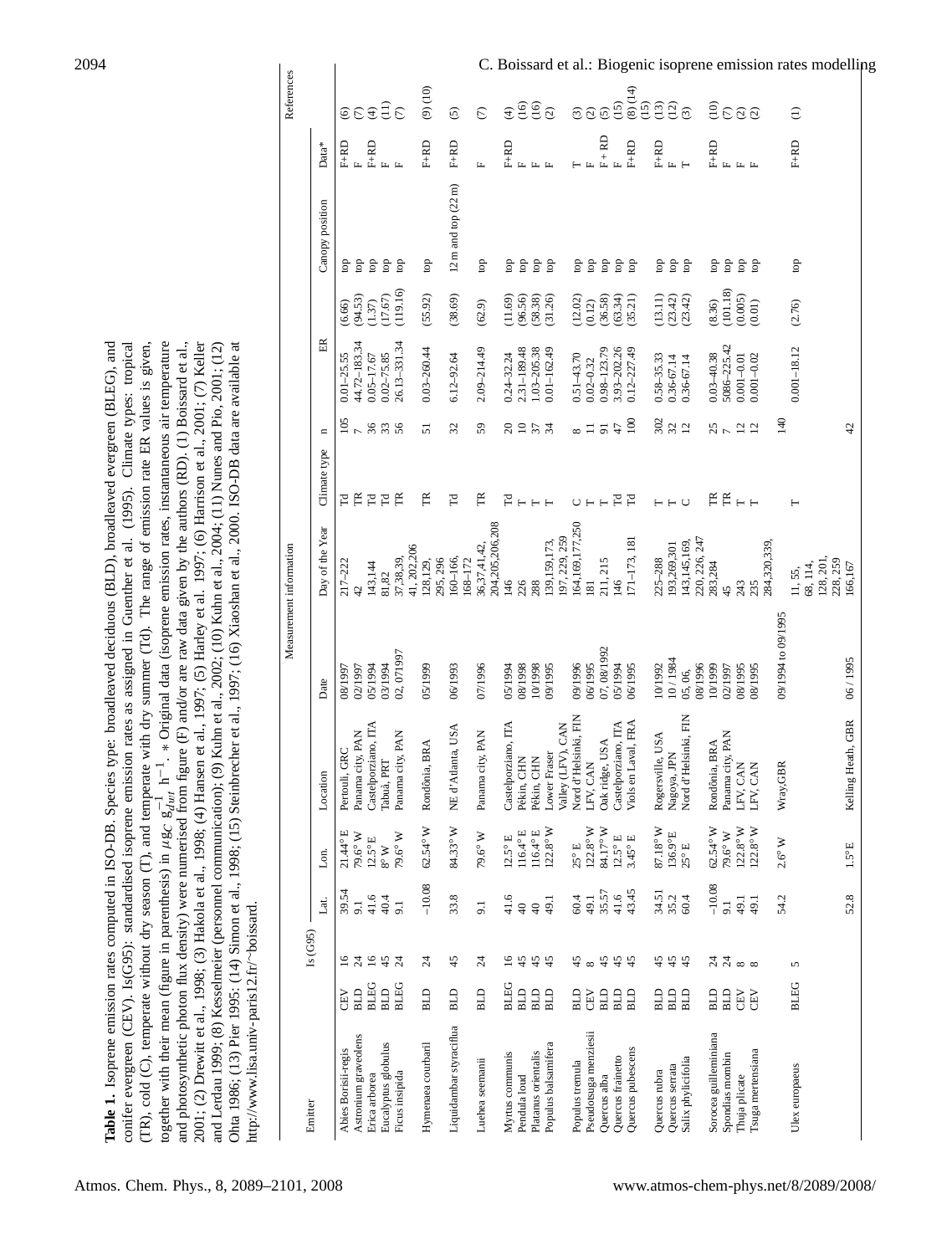C. Boissard et al.: Biogenic isoprene emission rates modelling 2095

$$
D1 = \frac{24}{\pi} \arccos(-\tan\lambda \tan(\arcsin(\sin\delta \cdot \cos\left(\frac{2\pi}{n}(r-172)\right)))) (3)
$$

where  $\lambda$  is the latitude,  $\delta = 23.45^\circ$  the Earth inclination, r the day of the year, and  $n$  the annual number of days.

#### 2.4 Data pre-processing

Values of each input were compiled in ISO-DB using a same unit (Table 2). Because each input is expressed in a different unit, absolute values are highly variable from one input to another. To prevent any input regressor  $x_i$  to get an artificially stronger weight in the neural regressions, every input was centrally-normalised as follows:

$$
x_{i(CN)} = \frac{x_i - \bar{x}_i}{s_{x_i}}\tag{4}
$$

where  $\bar{x}_i$  is the  $x_i$  mean and  $s_{xi}$  its associated standard deviation, both calculated over the entire database. Isoprene emission rates were similarly treated. In addition, due their large range of variation (5 orders of emission magnitude), log values were used in the ANNs.

#### **3 Results and discussion**

When not mentioned, results hereafter presented were obtained for validation data.

3.1 Are  $L0$ ,  $T0$ ,  $L1$  and  $T1$  sufficient to account for the overall BVOC emission variability?

In order to make sure that the variability of ISO-DB emissions is not only triggered by high frequency environmental changes, the impacts of  $L0$ ,  $T0$ ,  $L1$  and  $T1$ , recognised for their role in describing short term acclimation of isoprene emissions (Guenther et al., 1993; Geron et al., 2000; Lehning et al., 2001) were evaluated. Two series of ANN tests were conducted: with  $L0$  and  $T0$  only (ANN0 case) and with T0, T1, L0 and L1 (ANN01 case). ANN0 accounted for a maximum of 60% of the isoprene emission variability (Table 3). When  $L1$  and  $T1$  were additionally considered in the ANNs, 10% of the isoprene variability could additionally be accounted for, which represents, at the 95% confidence level, a significant improvement compared to ANN0 case. Most of the remaining 30% of the variability not described was associated with the highest isoprene emissions which were underestimated by up to two orders of magnitude (results not shown), whatever the species or the environmental conditions.

#### 3.2 ISO-LF development

The development of ISO-LF was carried out by training the ANNs until the best combination between a relevant set of environmental regressors  $x_i$  and a network structure



**Fig. 4.** Comparison between the log of isoprene emission rates calculated using ISO-LF (black circles) and G93 (open squares, Guenther et al., 1993, with  $I_s = 5 \mu g_C g_{dwt}^{-1} h^{-1}$  vs. the measured isoprene emission rates for (a) validation data and (b) training data. The 1:1 line is shown (dotted line).

(i.e. number of neurons and of neuron layers, transfer function, number of iterations) was obtained. Further details of the neural training can be found in Dutot et al. (2007).

In term of neuronal structure, the number of iterations was fixed at 300 and a second order Quasi-Newton backpropagation employed. Among the different transfer functions available, the hyperbolic tangent tanh was used. A number of 1 to 7 neurones were tested. RMSEvalidation was shown to decrease for a higher number of neurons until a minimum value of 0.293 was reached for  $N=4$ . When more than 4 neurons were used, RMSEvalidation was showed to increase again indicating an overtraining phenomenon (data not shown).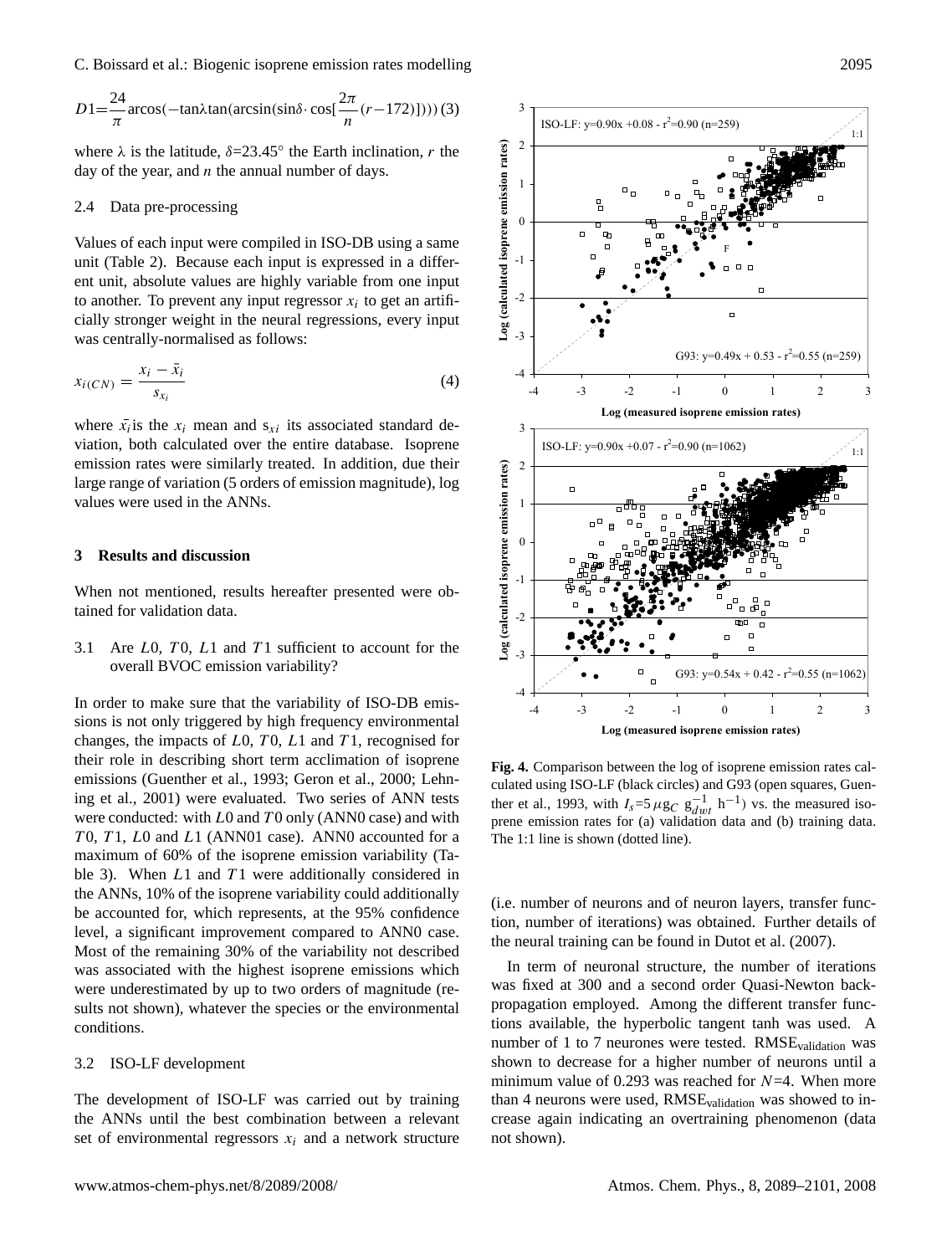**Table 2.** Tested ISO-DB environmental input regressors assessed using daily mean values, except for T0 and L0 (instantaneous). Daylight length D1 is in h, air and soil temperatures in °C, L0 in  $\mu$ mol m<sup>-2</sup> s<sup>-1</sup>, solar fluxes L1-L21 in W m-2, precipitations in mm and soil water contents in fraction of volume (0–1). \* are regressors rejected using the variable probe technique and the covariance analysis. ° are regressors showing a weak influence on the overall isoprene variability. In bold, the regressors eventually considered in ISO-LF.

|                          |            |                           |                        |                      |               | $x_i$ not cumulated |                                   |                  | $x_i$ cumulated over p days preceeding the d-day (included) |                |                 |  |
|--------------------------|------------|---------------------------|------------------------|----------------------|---------------|---------------------|-----------------------------------|------------------|-------------------------------------------------------------|----------------|-----------------|--|
| Air<br>Upper layer       |            | Environmental information |                        |                      | Instantaneous |                     | $(d-1)$ day mean $(d-1)$ day mean | $\boldsymbol{p}$ |                                                             |                |                 |  |
|                          |            |                           |                        |                      |               |                     |                                   | 2                | 6                                                           | 13             | 20              |  |
|                          |            | Daylight duration         |                        |                      |               | $DI$ $^{\circ}$     |                                   |                  |                                                             |                |                 |  |
|                          |            |                           | mean                   |                      | T0            | T1                  |                                   |                  | $T7^{\circ}$                                                | $T14*$         | <b>T21</b>      |  |
|                          |            |                           | Temperature<br>maximum |                      |               |                     | $TIM^*$                           |                  |                                                             |                |                 |  |
|                          |            |                           | minimum                |                      |               |                     | <b>T1m</b>                        |                  |                                                             |                |                 |  |
|                          |            |                           |                        | Light intensity $L0$ |               | L1                  |                                   |                  | $L7^{\circ}$                                                | $LI4^{\circ}$  | $L2I*$          |  |
|                          |            |                           |                        | Precipitations       |               | $PI^*$              |                                   | $P3*$            | $P7*$                                                       | P14            | P21             |  |
|                          |            | $(0-10 \text{ cm})$       |                        | Temperature          |               |                     | <b>ST1u</b>                       |                  | $ST7u^{\circ}$                                              | $STI4u*$       | $ST21u^{\circ}$ |  |
| $\mathop{\mathrm{Soil}}$ |            |                           |                        | Water content        |               |                     | $W1u^*$                           |                  | $W7u^*$                                                     | $W14u^{\circ}$ | $W2Iu^{\circ}$  |  |
|                          | Deep layer |                           |                        | Temperature          |               |                     | $STId^*$                          |                  | $ST7d*$                                                     | $STI4d*$       | $ST2Id*$        |  |
|                          |            | $(10-200 \text{ cm})$     |                        | Water content        |               |                     | $W1d^*$                           |                  | $W7d^*$                                                     | $W14d^{\circ}$ | $W2Id^{\circ}$  |  |

**Table 3.** Comparison of the performances (slope s, correlation coefficient  $r^2$ , root mean square error RMSE and mean bias error MBE) obtained using  $(L0, T0)$  – ANN0 case,  $(L0, T0, L1, T1)$  - ANN01 case,  $(L0, T0, T21)$  – ANN021 case,  $(L0, T0, L1, T1, T21)$  – ANN0121 case, and ISO-LF.

|             | ANN <sub>0</sub> | ANN <sub>01</sub> | ANN021   | ANN0121  | ISO-LF   |
|-------------|------------------|-------------------|----------|----------|----------|
| S           | 0.567            | 0.683             | 0.739    | 0.82     | 0.898    |
| r           | 0.564            | 0.695             | 0.763    | 0.846    | 0.901    |
| <b>RMSE</b> | 0.775            | 0.649             | 0.486    | 0.383    | 0.293    |
| MBE         | $-0.014$         | $-0.035$          | $-0.011$ | $-0.004$ | $-0.002$ |

Using the statistical probe technique (Chen et al., 1989) and a covariance analysis, 15 of the 34 inputs  $x_i$  were rejected since they were found to have no statistical influence on isoprene emissions (Table 2). For every of the 19 remaining  $x_i$ , the slope of  $y_{\text{calc}} = f[(x_i)\overline{x}]$  (where  $\overline{x}$  is the mean for every input  $x_j$ ,  $j=i-1$  and  $j\neq i$ ) was examined. For 10 of them, a slope close to zero was obtained, indicating their weak influence on the overall isoprene variability. They were no longer considered in the ANN trainings, and, as shown in Table 2, a total of 9  $x_i$  were eventually considered in ISO-LF: the instantaneous air temperature  $T_0$  and light intensity L0, the (d-1) day mean (T1) and minimum (T1m) air temperatures, solar radiation (L1) and soil temperatures (*ST1u*), the precipitation cumulated over 14 and 21 days (P14 and P21 respectively), and the air temperature cumulated over 21 days  $T21$ . When a single one of these 9 inputs was excluded from the statistical analysis, isoprene emission assessment error was, at the 95% confidence level, significantly increased. One third of ISO-LF inputs represents adaptations on a time scale of at least one week, and more than half of them  $(T0, L0, L1, T1m$  and  $T21)$  was previously reported as positively influencing isoprene emissions under in in-situ conditions.

The general equation obtained for ISO-LF is given in appendix A.

#### 3.3 ISO-LF performances

As shown Fig. 4a and b, ISO-LF was found to account for 90% of the overall isoprene emission variability, a result which is, at the 95% confidence level, significantly better than for the G93 algorithm (55%, Fig. 4a,b), and the ANN0 (56%) or ANN01 cases (70%) (Table 3). Moreover, this good performance was obtained over the whole emission range, including the highest emission values, and what ever the climate or the species type. The few outliers correspond to statistically poorly represented situations (e.g., for some of the *Ulex europaeus* measurements, sudden cloud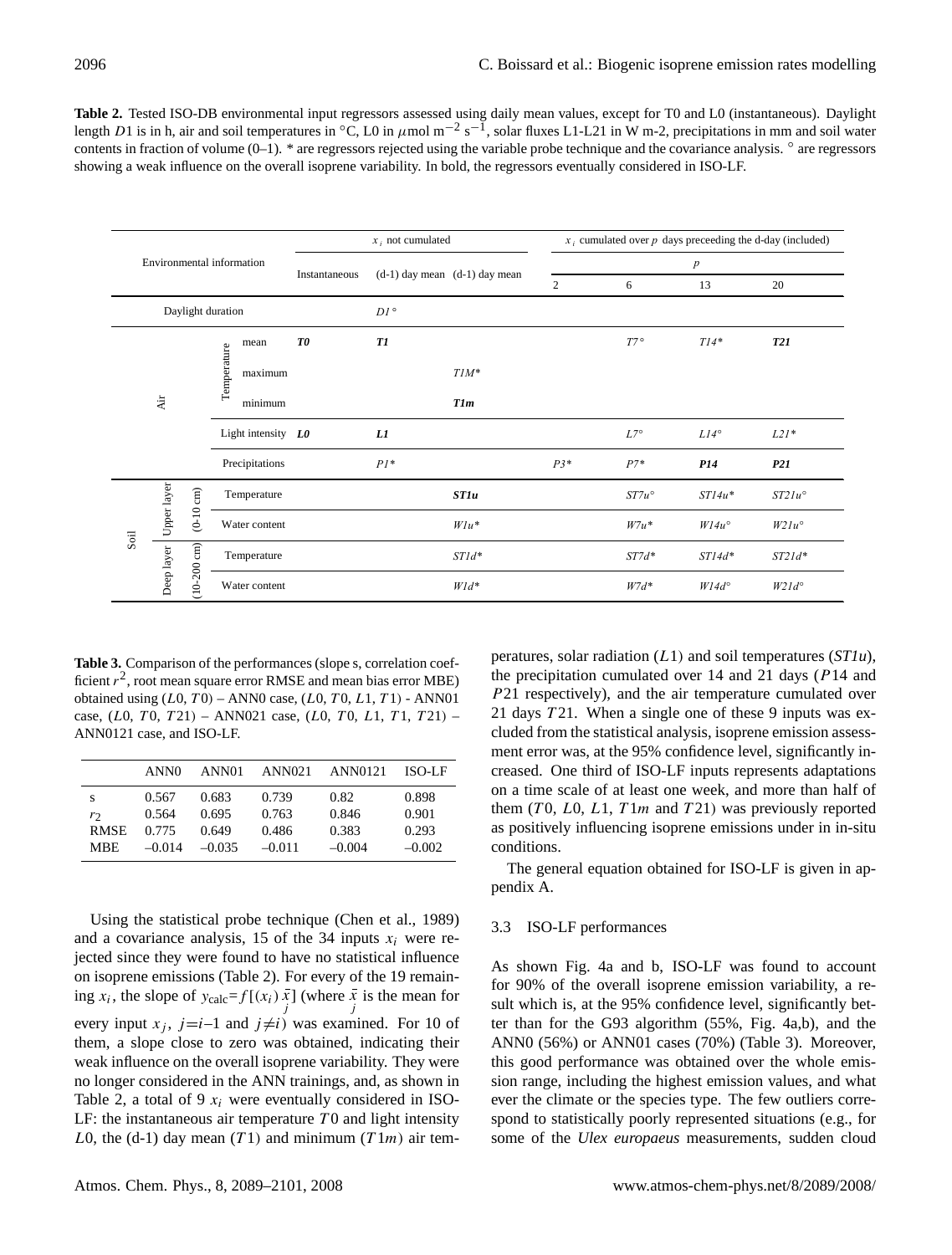

**Fig. 5.** ISO-LF sensitivity  $(s_{xi})$  to the inputs  $x_i$ , for (a) all ISO-DB data, (b) tropical climate date (wet and dry season), (c) cold climate data (summer only),  $(d)$  temperate climate with dry summer (all seasons), and  $(e)$  temperate climate (all seasons).  $s_{xi}$  was calculated by varying  $x_i$ , while all the other inputs  $x_j$  ( $j=i-1$  and  $j\neq i$ ) were fixed to their mean values.

occurrences during sampling or summer late afternoon samplings with low light intensity but still elevated temperature). As shown in Table 3, the air temperature cumulated over several weeks  $(T21)$ , previously observed to account for some of the seasonal variations of isoprene emissions (Monson et al., 1994; Geron et al., 2000), was found, at the 95% confidence level, to significantly improve the results obtained for ANN0 and ANN01 cases: 76 and 85% of isoprene variability was accounted for in the  $ANN021(T0, L0, T21)$  and ANN0121(T0, L0, T1, L1, T21) case respectively. However, ISO-LF performances were, at the 95% confidence level, found to remain better ( $r^2$ =0.90) and, in particular, for the highest and lowest emission rates which were poorly assessed in the ANN021 and ANN0121 (data not shown).

#### 3.4 ISO-LF sensitivity

When non linear regressions are used, the weight of each individual factor in the global variance, (here, the sensitivity of isoprene emission rates variability to every of the  $9x_i$  used in ISO-LF) is rather complex to assess and the interpretation of the results not straightforward. However, in order to help in having an idea to which environmental variable  $x_i$  ISO-LF is more sensitive,  $s_{xi}$  was calculated as follows:

$$
s_{xi} = \left| \left( \frac{\Delta \log y_{calc}}{\Delta x_i} \right)_{\overline{x}} \right| \tag{5}
$$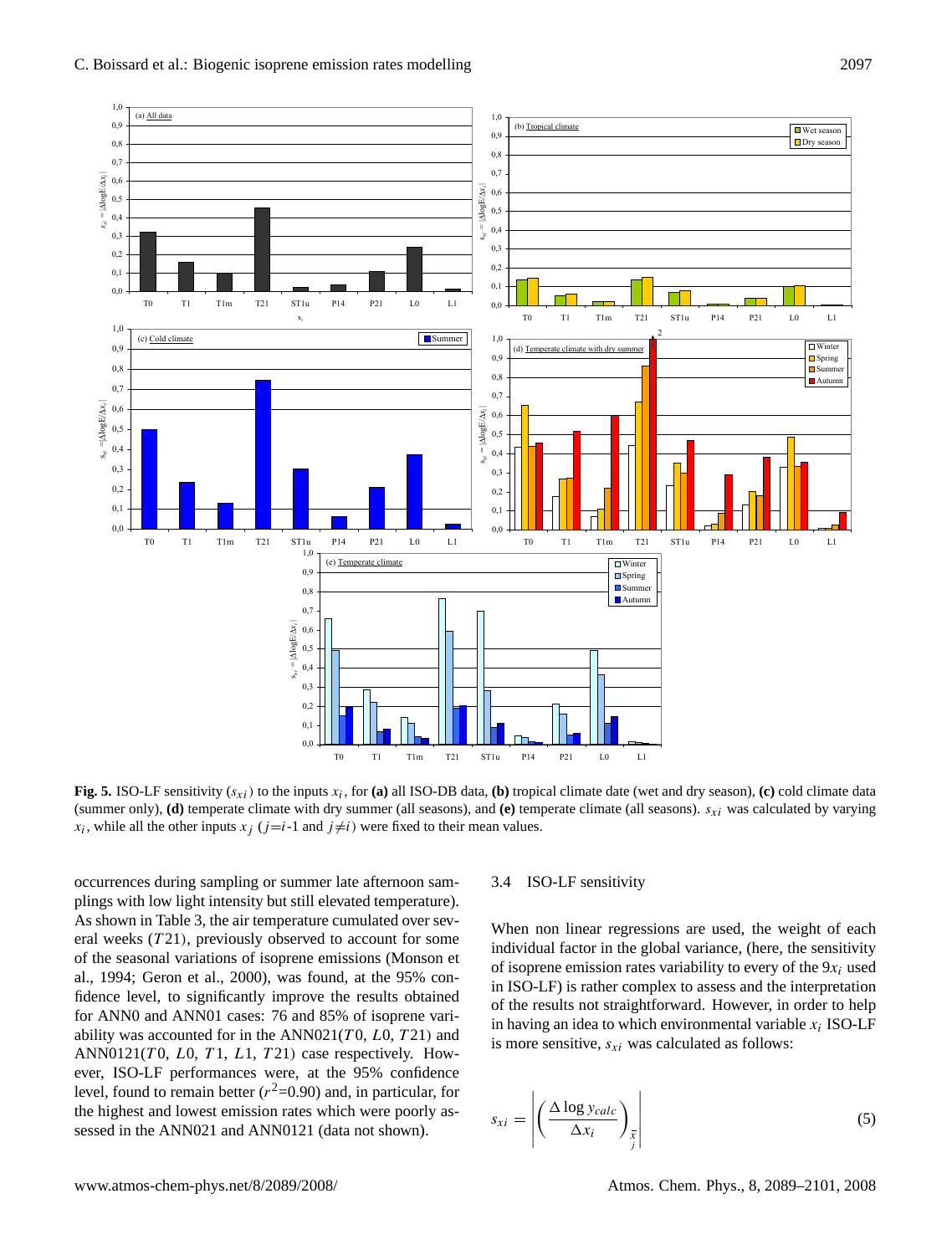where  $\Delta y_{\text{calc}}$  is the variation of the predicted isoprene emission rate obtained for a given variation  $\Delta x_i$  of the input  $x_i$ , while the other inputs were set to their mean  $\overline{x}$ , where  $j=i-1$ and  $j \neq i$ .  $s_{xi}$  was calculated (i) for the entire dataset and (ii) for data related to 4 different climates (temperate with and without dry summer, tropical, and cold and humid) and for every season (only summer for cold climate).

As shown in Fig. 5a, ISO-LF is, on the overall, mainly sensitive to T21 ( $s_{T21}=0.46$ ), and to T0 ( $s_{T0}=0.32$ ) and L0  $(s_{L0}=0.25)$ , whatever the climate or the season. T 1, T 1m and P21 were found to have a smaller weight on the predicted isoprene emission variability  $(s_{xi} < 0.2)$  and the lowest sensibility of ISO-LF was observed for  $ST1u$  and  $L1$  ( $s_{xi}$  of 0.02 and 0.04 respectively).

 $s_{xi}$  values appeared to be correlated with the magnitude of the environmental condition fluctuations (Fig. 5b–e): the lowest  $s_{xi}$  were generally associated with data measured under tropical climate ( $s_{xi}$  < 0.15, Fig. 5b), when higher  $s_{xi}$  values were obtained for more contrasted climates. The overall  $s_{xi}$  pattern of every climate remains, however, similar to the one obtained with all data, except for  $P14$  in autumn for temperate climate with dry summer data (Fig. 5d), and for *ST1u* (the upper layer soil temperature of the preceding day) which represents the second most important contributor in winter under temperate climate (Fig. 5e). Soil nutrient uptake, such as nitrogen, is known to be strongly dependent on the microorganism activity, which is itself directly controlled by soil temperature (e.g. Bassirirad, 2000). However, direct impacts of soil temperature on isoprene emissions having not been reported so far, the observed *ST1u* predominance remains unclear. Moreover, this result cannot be generalised due to the poor statistical representation of winter conditions under temperate climate which relies only on *Ulex europaeus* measurements. Under temperate climate with dry summer, isoprene emission regulation was found to be critically dependent on autumnal conditions, with most of the highest  $s_{xi}$ obtained for this season (Fig. 5d). Unexpected high monoterpene emissions have been previously measured in several occasions in the Mediterranean area in October (Bertin et al., 1997; Owen et al., 1998). This observation and our finding suggest that BVOC emissions from plant growing within Mediterranean climates may be quite sensitive to autumnal conditions, in particular to low frequency variations of air temperature ( $S_{T21} > 2$ ). For temperate climate data, T21 remains the dominant ISO-LF input (Fig. 5e), in particular during winter and spring  $(S_{T21}$  of 0.76 and 0.59 respectively).

#### **4 Conclusions**

Multiple non-linear regressions based on ANNs were implemented to develop an isoprene emission algorithm (ISO-LF) accounting for high (instantaneous) to low (weeks) frequency variations. 1321 isoprene emissions rates extracted from the literature were specifically compiled in a database (ISO-DB),

which covers a large variety of isoprene emitters (25 deciduous and coniferous species) grown under latitudes ranging from  $10° S$  to  $60° N$ , and describes a set of 34 environmental high to low frequency environmental regressors. The instantaneous air temperature  $T_0$  and light intensity  $L_0$  alone were found to account for a maximum of 60% of ISO-DB isoprene emission variability. When the preceding day information was additionally considered, this figure increases up to 70%, the remaining 30% being mostly associated with the highest emission rates.

ISO-LF algorithm, obtained from a best combination made of the (d-1) day minimum air and soil temperatures, the precipitations cumulated over 2 and 3 weeks, and the cumulated air temperature over 21 days  $(T21)$ , accounts for up to 90% of the overall isoprene variability. None of these inputs were artificially selected in any of the ANN optimisation processes. ISO-LF was found to be mainly sensitive to  $T0$ ,  $L0$  and  $T21$ . More precisely,  $T21$  was found to be particularly critical during spring for temperate climates, and during autumn for temperate climates with dry summers.

These findings are in agreement with previous experimental findings and prove the ability of ANNs to help in accounting for the complex regulations of BVOC emissions. This work also confirms that some parameters other than L0 and  $T0$  can be successively considered to significantly reduce the uncertainties on isoprene emission assessments and that, among the different parameters, environmental ones represent a relatively straightforward solution.

ISO-LF can be routinely updated and improved by adding new emission data in ISO-DB. In particular, factors not available for this study (e.g. the nitrogen content or the soil characteristics known to affect the plant water and nutriment uptake) or broadly assessed with meteorological datasets should be tested and better assessed during ad-hoc seasonal campaigns (measurement of isoprene emissions and environmental information before and between samplings).

Such an approach could also be extended for other BVOC emissions such as monoterpenes or sesquiterpenes. BVOC canopy fluxes, rather than emission rates, would also be good candidates for such a neuronal approach.

#### **Appendix A**

# **Calculation of isoprene emission rates E[**ISO−LF**]**  $(\mu \mathbf{g}_C \mathbf{g}_{dwt}^{-1} \mathbf{h}^{-1})$  using the ISO-LF algorithm

 $E$ [ISO–LF]=10<sup>logE[ISO–LF]</sup> where logE(ISO-LF)=logE[ISO- $LF_{(CN)}$ <sup>\*</sup>s + *m* and *s* is the standard deviation of log(ISO-DB) isoprene emission rates  $(1.2122)$ , m is the mean of log(ISO-DB) isoprene emission rates (0.7553),  $logE[ISO-LF<sub>(CN)</sub>]$  the central-normalised  $log_{10}$  of isoprene emission rates calculated as log[E<sub>ISO−LF(CN)</sub>]= $w_0+w_{1,k}$ .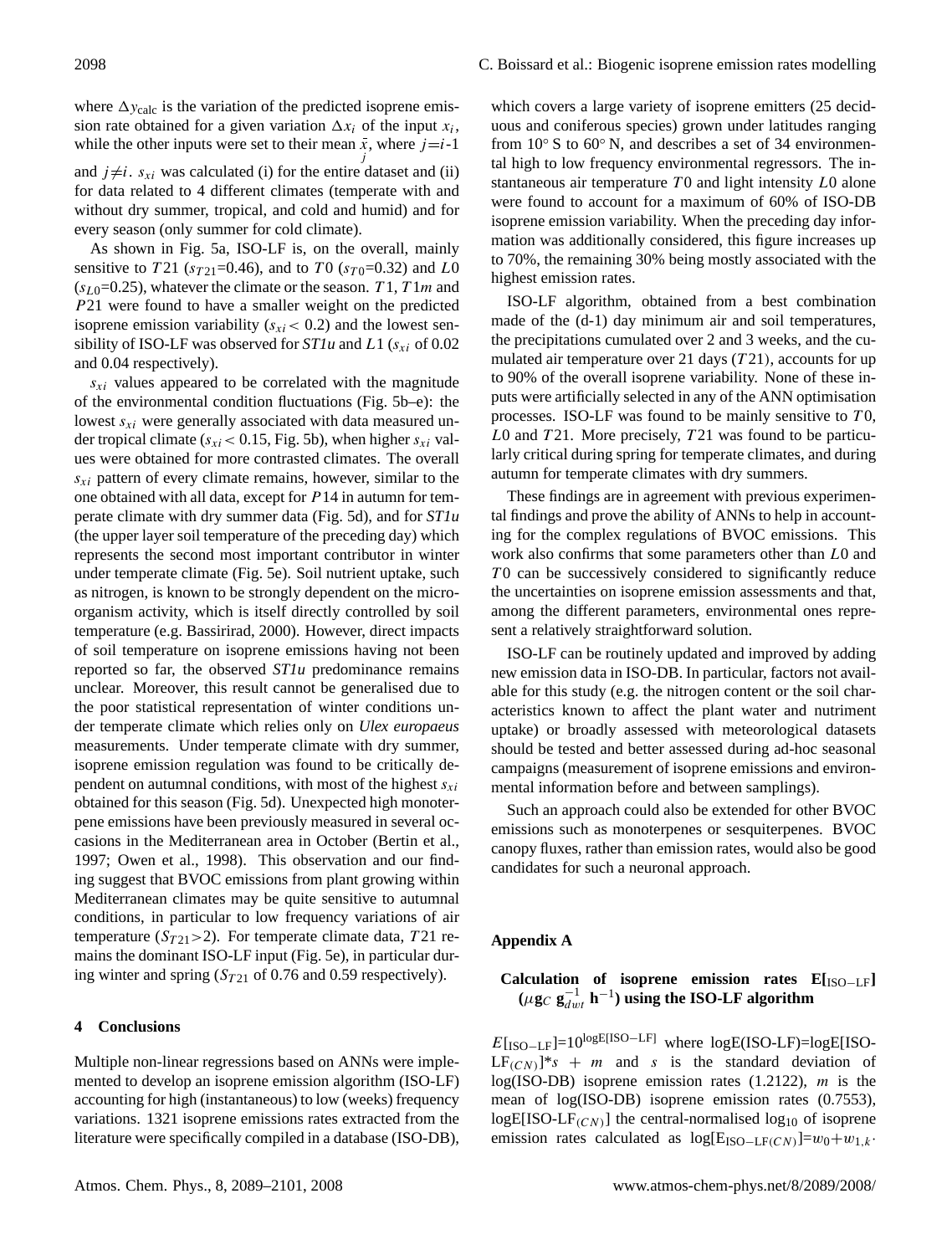**Table A1.** w: the optimised weights as follows:

| w <sub>0</sub> | $-3.08618$ |          |            |          |            |            |            |
|----------------|------------|----------|------------|----------|------------|------------|------------|
| $w0$ , 1       | $-0.89846$ | $w0$ , 2 | 9.06389    | $w0$ , 3 | 4.87766    | $w0$ , 4   | 3.07818    |
| w1,1           | $-0.27948$ | w1,2     | 0.02752    | w1,3     | $-0.01802$ | w1,4       | $-0.04267$ |
| w2,1           | $-0.20780$ | w2,2     | 0.15894    | $w_2, 3$ | 2.73633    | $w_2, 4$   | 0.03061    |
| w3,1           | $-0.11346$ | w3,2     | 4.78860    | w3, 3    | $-0.19168$ | w3, 4      | 1.24757    |
| w4,1           | 0.04658    | w4,2     | $-8.04591$ | w4.3     | $-0.88332$ | w4.4       | $-2.03039$ |
| w5,1           | $-0.28604$ | w5, 2    | 14.91701   | w5, 3    | 0.50996    | w5, 4      | 5.49218    |
| w6,1           | $-0.01218$ | w6, 2    | 2.27811    | w6, 3    | 0.32972    | w6, 4      | 0.90825    |
| w7,1           | 0.08509    | w7, 2    | $-0.13261$ | w7, 3    | 0.09713    | w7,4       | $-0.67121$ |
| w8,1           | 0.15142    | w8,2     | $-2.52531$ | w8,3     | 0.03432    | w8.4       | $-0.77617$ |
| w9.1           | $-0.00431$ | w9,2     | 0.11231    | w9.3     | 0.11136    | w9.4       | 0.24809    |
| w1, k          | $-2.35616$ | $w^2, k$ | $-2.66701$ | w3, k    | 1.71583    | $w$ 4. $k$ | 2.71897    |
|                |            |          |            |          |            |            |            |

**Table A2.**  $x_i$ : the selected input regressors as follows:

|  | $x_1$ $x_2$ $x_3$ $x_4$ $x_5$ $x_6$ $x_7$ $x_8$ $x_9$ |  |  |  |
|--|-------------------------------------------------------|--|--|--|
|  | $T0$ $L0$ $T1m$ $T1min$ $T21$ $P14$ $P21$ $ST1u$ $L1$ |  |  |  |

 $tanh(N_1)+w_{2,k} \cdot tanh(N_2) + w_{3,k} \cdot tanh(N_3) + w_{4,k} \cdot tanh(N_4)$ 

where: 
$$
N_1 = w_{0,1} + \sum_{i=1}^{i=9} \sum_{j=1}^{j=9} w_{i,1}x_j
$$
  
\n $N_2 = w_{0,2} + \sum_{i=11}^{i=19} \sum_{j=1}^{j=9} w_{i,2}x_j$   
\n $N_3 = w_{0,3} + \sum_{i=21}^{i=29} \sum_{j=1}^{j=9} w_{i,3}x_j$   
\n $N_4 = w_{0,4} + \sum_{i=31}^{i=39} \sum_{j=1}^{j=9} w_{i,4}x_j$ 

*Acknowledgements.* The authors wish to thank the French Research Ministry for funding F. Chervier's thesis work. We strongly acknowledge authors who kindly provided some raw information from their published data or complementary unpublished data, in particular J. Kesselmeier, (MPI Mainz, Germany) for *Quercus ilex* data.

Eidted by: J. Williams

## **References**

- Aleksender, I. and Morton, H.: An introduction to Neural Computing, Chapman and Hall, London, 1990.
- Arneth, A., Niinemets, U., Pressley, S., Bäck, J., Harri, P., Karl, T., Noe, S., Prentice, I. C., Serca, D., Hickler, T., Wolf, A., and Smith, B.: Process-based estimates of terrestrial ecosystem isoprene emissions: incorporating the effects of a direct  $CO<sub>2</sub>$ -

isoprene interaction, Atmospheric Chemistry and Physics, 7, 31– 53, [http://www.atmos-chem-phys.net/7/31/2007/,](http://www.atmos-chem-phys.net/7/31/2007/) 2007.

- Bassirirad, H.: Kinetics of nutrient uptake by roots: responses to global change, New Phytol., 147, 155–169, 2000.
- Bertin, N., Staudt, M., Hanse, U., Seufert, G., Ciccioli, P., Foster, P., Fugit, J.-L., and Torres, L.: Diurnal and seasonal course of monoterpene emissions from *Quercus ilex* (L.) under natural conditions -Applications of light and temperature algorithms, Atmos. Environ., 31, 135–144, 1997.
- Bishop, C. M.: Neural networks for pattern recognition, 504 pp., Oxford University Press, 1995.
- Boissard, C., Cao, X.-L., Juan, C.-Y., Hewitt, C. N., and Gallager, M.: Seasonal variations in VOC emission rates from gorse (*Ulex europaeus*), Atmos. Environ., 35, 917–927, 2001.
- Chen, S., Billings, S. A., and Luo, W.: Orthogonal least squares methods and their application to non-linear system identification. International Journal of Control, 50, 1873–1896, 1989
- Delon, C., Serça, D., Boissard, C., Dupont, R., Dutot, A., Laville, P., De Rosnay, P., and Delmas, R.: Soil NO emissions modelling using artificial neural network, Tellus, 59B, 502–513, 2007.
- Drewitt, G. B., Current, K., Steyn, D. G., Gillespie, T. J., and Niki, H.: Measurement of biogenic hydrocarbon emissions from vegetation in the lower Fraser Valley, British Columbia, Atmos. Environ., 32, 3457–3466, 1998.
- Dreyfus, G., Martinez, J.-M., Samuelides, M., and Thiria, S.: Réseaux de neurones: Méthodologie et applications, 386 pp., Eyrolles, 2002.
- Dutot, A.-L., Rynkiewicz, J., Steiner, F. E., and Rude, J.: A 24 h forecast of ozone peaks and exceedance levels using neural classifiers and weather predictors, Env. modelling and software, 22, 1261–1269, 2007.
- Fehsenfeld, F., Calvert, J., Fall, R., Goldan, P., Guenther, A. B., Hewitt, C. N., Lamb, B., Liu, S., Trainer, M., Westberg, H., and Zimmerman, P.: Emissions of volatile organic compounds, from vegetation and the implications for atmospheric chemistry, Global Biogeochem. Cyc., 96, 389–430, 1992.
- Fischbach, R. J., Staudt, M., Zimmer, I., Rambal, S., and Schnitzler, J.-P.: Seasonal pattern of monoterpene synthase activities in leaves of the evergreen tree *Quercus ilex*, Physiol. Plant., 114, 354–360, 2002.
- Geron, C. D., Guenther, A., Sharkey, T., and Arnts, R. R: Temporal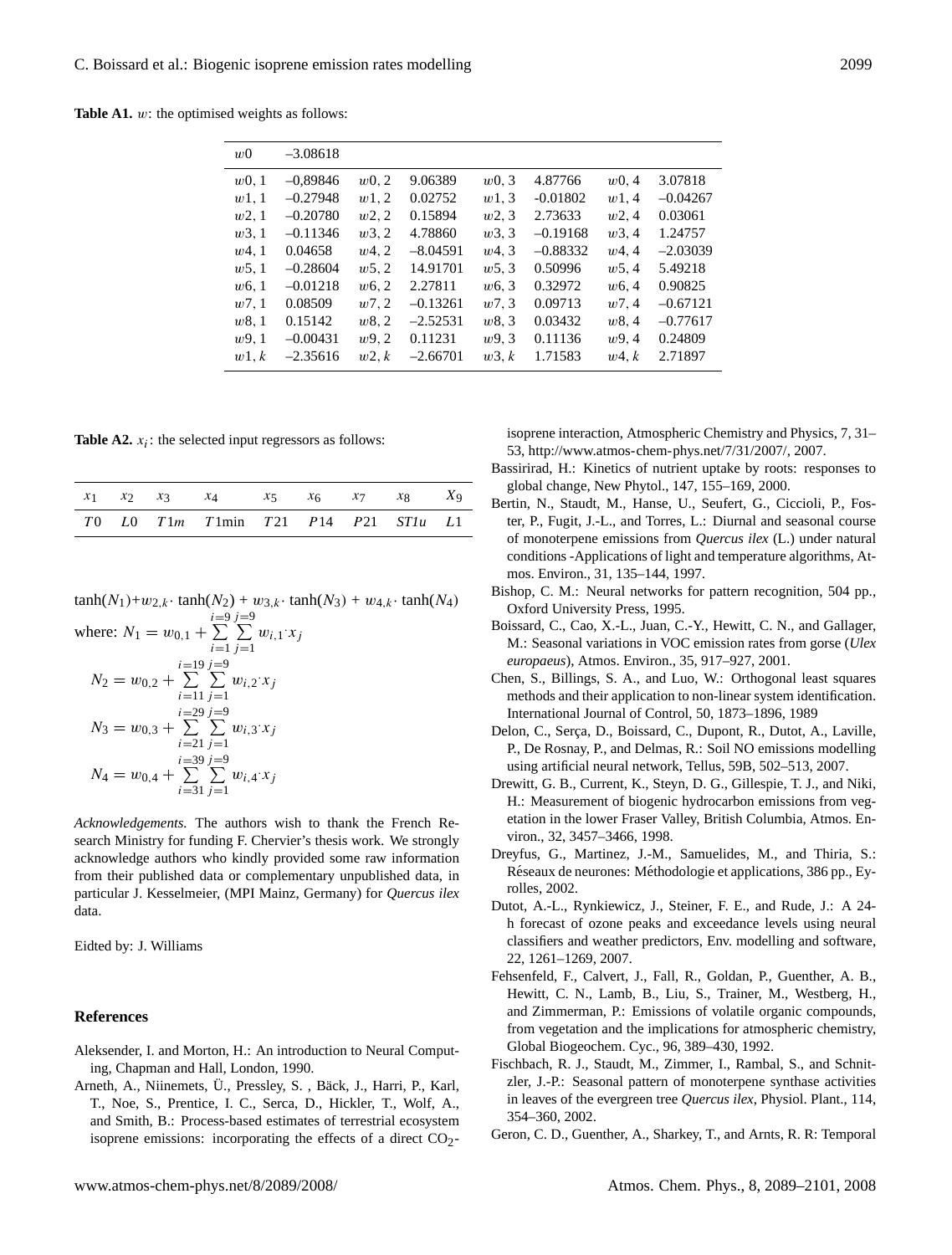variability in basal isoprene emission factor, Tree Physiol. 20, 799–805, 2000.

- Guenther, A., Zimmerman, P. R., and Fall, R.: Isoprene and monoterpene emission rate variability observations with eucalyptus and emission rate algorithm development, J. Geophys. Res., 96, 10 799–10 808, 1991.
- Guenther, A. B., Zimmerman, P. R., and Harley, P. C.: Isoprene and monoterpene emission rate variability : model evaluations and sensitivity analysis, J. Geophys. Res., 98, 12 609–12 617, 1993.
- Guenther, A., Hewitt, C. N., Erickson, D., Fall, R., Geron, C., Graedel, T., Harley, P., Klinger, L., Lerdau, M., MacKay, W. A., Pierce, T., Scholes, B., Steinbrecher, R., Tallamraju, R. , Taylor, J., and Zimmerman, P. R.: A global model of natural volatile organic compound emissions, J. Geophys. Res., 100, 8873–8892, 1995.
- Guenther, A. B., Karl, T., Harley, P. C., Wiedinmyer, C., Palmer, P. I., and Geron, C.: Estimates of global terrestrial isoprene emissions using MEGAN (Model of Emissions of Gases and Aerosols from Nature), Atmos. Chem. and Phys., 6, 3181–3210, [http://www.atmos-chem-phys.net/6/3181/2006/,](http://www.atmos-chem-phys.net/6/3181/2006/) 2006.
- Hakola, H., Rinne, J., and Laurila, T.: The hydrocarbon emission rates of tea-leafed willow (*Salix phylicifolia*), silver birch (*Betula pendula*) and European aspen (*Populus tremula*), Atmos. Environ., 32, 1825–1833, 1998.
- Hansen, U., Van Eijk, J., Bertin, N., Staudt, M., Kotzias, D., Seufert, G., Fugit, J.-L., Torres, L., Cecinato, A., Brancaleoni, E., Ciccioli, P., and Bomboi, T.: Biogenic emissions and  $CO<sub>2</sub>$  gas exchange investigated on four Mediterranean shrubs, Atmos. Environ., 31 SI, 157–166, 1997.
- Hanson, D. T. and Sharkey, T.: Effect of growth conditions on isoprene emission and other thermotolerance-enhancing compounds, Plant Cell Environ., 24, 929–936, 2001.
- Harley, P. C., Guenther, A. B., and Zimmerman, P. R.: Environmental controls over isoprene emission in deciduous oak, Tree Physiol., 17, 705–714, 1997.
- Harrison, D., Hunter, M. C., Lewis, A. C., Seakins, P. W., Nunes, T. V., and Pio, C. A.: Isoprene and monoterpene emission from the coniferous species Abies Borisii-regis – implications for regional air chemistry in Greece, Atmos. Environ., 35, 4687–4698, 2001.
- Keller, M. and Lerdau, M. : Isoprene emission from tropical forest canopy leaves, Global Biogeochem. Cyc., 13, 19–29, 1999.
- Kuhn, U., Rottenberg, S., Biesenthal, T., Wolf, A., Schbeske, G., Ciccioli, P., Brancaleoni, E., Frattoni, M., Tavares, M., and Kesselmeier, J.: Isoprene and monoterpene emissions of Amazonian tree species during the wet season: direct and indirect investigations on controlling environmental functions, J. Geophys. Res., 107, 8071, doi:10.1029/2001JD000978, 2002.
- Kuhn, U., Rottenberg, S., Biesenthal, T., Wolf, A., Schebeske, G., Ciccioli, P., Brancaleoni, E., Frattoni, M., Tavares, M., and Kesselmeier, J.: Seasonal differences in isoprene and lightdependent monoterpene emission by Amazonian tree species, Glob. Change Biol., 10, 1–20, 2004.
- Kullback, S.: On information and sufficiency, Anals of mathematical statistics, 22, 79–86, 1951.
- Lamb, B., Westberg, H., Gay, D., and Pierce, T.: A biogenic hydrocarbon emission inventory for the USA using a simple canopy model, Atmos. Environ., 27, 1673–1690, 1993.
- Lasseron, L., Modélisation des variations basse fréquence des émissions d'isoprène à l'aide d'un réseau de neurones artificiels,

D.E.A. report, pp. 30, Paris 7 University, 2001.

- Lehning, A., Zimmer, I., Steinbrecher, R., Brüggeman, N., and Schnitzler, J.-P.: Isoprene synthase activity and its relation to isoprene emission in *Quercus robur* L. leaves, Plant Cell Env., 22, 494–505, 1999.
- Lehning, A., Zimmer, W., Zimmer, I., and Schnitzler, J.-P.: Modeling of annual variations of oak (*Quercus robur* L.) isoprene synthase activity to predict isoprene emission rates, J. Geophys. Res., 106, 3157–3166, 2001.
- Monson, R. K., Harley, P. C., Litvak, M. E., Wildermuth, M., Guenther, A. B., Zimmerman, P. R., and Fall R.: Environmental and developmental controls over the seasonal pattern of isoprene emissions from aspen leaves, Oecologia, 99, 260–270, 1994.
- Müller, J.-F.: Geographical distribution and seasonal variation of surface emissions and deposition velocities of atmospheric trace gases, J. Geophys. Res., 97, 3787–3804, 1992.
- Nunes, T. V., and Pio, C. A.: Emission of volatile organic compounds from Portuguese eucalyptus forests, Chemosphere-Global Change Science, 3, 239–248, 2001.
- Ohta, K.: Diurnal and seasonal variations in isoprene emission from live oak, Geochem. J., 19, 269–274, 1986.
- Owen, S., Boissard, C., Hagenlocher, B., and Hewitt, C. N.: Field studies of isoprene emissions from vegetation in the Northwest Mediterranean region, J. Geophys. Res., 103, 25 499–25 511, 1998.
- Papale, D. and Valentini, R.: A new assessment of European forests carbon exchanges by eddy fluxes and artificial neural network spatialization, Glob. Change Biol., 9, 525–535, 2003.
- Petron, G., Harley, P. C., Greenberg, J., and Guenther, A. B.: Seasonal temperature variations influence isoprene emission, Geophys. Res. Let., 28, 1707–1710, 2001.
- Pier, P.A.: Isoprene emission rates from northern red oak using a whole-tree chamber, Atmos. Environ., 29, 1347-1353, 1995.
- Poisson, N., Kanakidou, M., and Crutzen, P. J.: Impact of nonmethane hydrocarbons on tropospheric chemistry and the oxidizing power of the global troposphere, J. Atmos. Chem., 36, 157–230, 2000.
- Sanderson, M. G., Jones, C. D., Collins, W. J., Johnson, C. E., and Derwent, R. G.: Effects of climate change on isoprene emissions and surface ozone levels, Geophys. Res. Let., 30, 1936, doi:10.1029/2003GL017642, 2003.
- Schnitzler, J.-P., Lehning, A., and Steinbrecher R.: Seasonal pattern of isoprene synthase activity in *Quercus robur* leaves and its significance for modeling isoprene emission rates, Bot. Acta, 100, 240–243, 1997.
- Sharkey, T. D., and Loreto, F.: Water stress, temperature and light effects on the capacity for isoprene emission and photosynthesis of kudzu leaves, Oecologia, 95, 328–333, 1993.
- Sharkey, T., Singsaas, E. L., Lerdau, M., and Geron, C. D.: Weather effects on isoprene emission capacity and applications in emissions algorithms, Ecolog. Applications, 9, 1132–1137, 1999.
- Simon, E., Kuhn, U., Rottenberger, S., Meixmer, F. X., and Kesselmeier, J.: Coupling isoprene and monoterpene emissions from Amazonian tree species with physiological and environmental parrameters using a neural network approach, Plant Cell Env., 28, 287–301, 2005.
- Simon, V., Dutaur, L., Brouard-Darmais, S., Riba, M. L., and Torres, L.: Biogenic emission by oak trees common to Mediterranean ecosystems, Environmental monitoring and assessment,